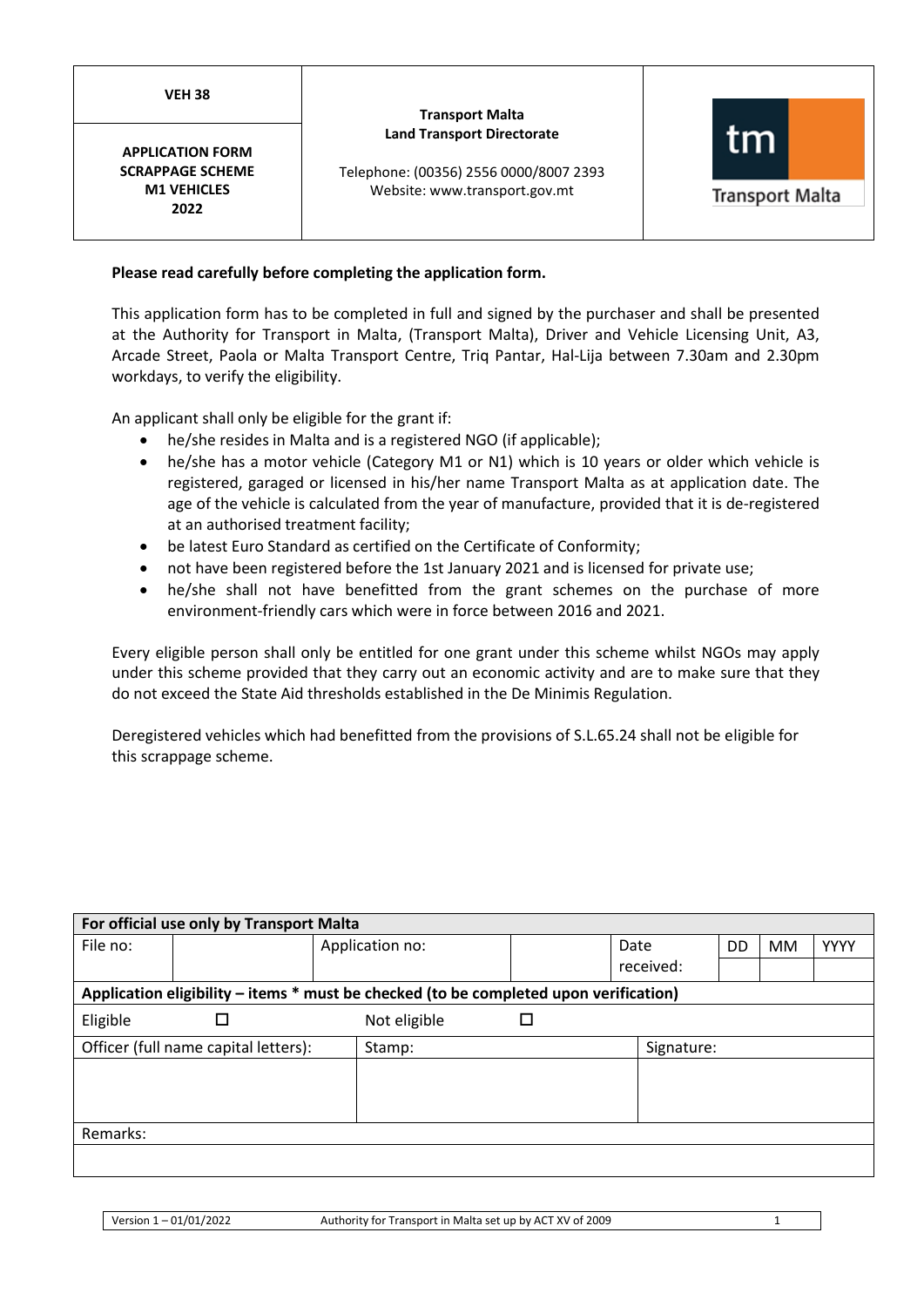## **Sections A to E are to be completed in full**

## **SECTION A – Applicant details**

|                              | <b>Applicant details</b> |
|------------------------------|--------------------------|
| Name:                        |                          |
| Surname:                     |                          |
| <b>Identity Card Number:</b> |                          |
| Address:                     |                          |
| Mobile no.:                  |                          |
| Telephone no.:               |                          |
| Email Address:               |                          |

| <b>Bank Name</b>   |  |  |  |  |  |  |  |  |  |  |  |  |  |  |  |  |
|--------------------|--|--|--|--|--|--|--|--|--|--|--|--|--|--|--|--|
| <b>IBAN Number</b> |  |  |  |  |  |  |  |  |  |  |  |  |  |  |  |  |
| Swift Code         |  |  |  |  |  |  |  |  |  |  |  |  |  |  |  |  |

## **SECTION B – Eligibility of applicant**

The applicant is a person residing in Malta or an NGO who is de-registering a used motor vehicle (M1 or N1) which is at least 10 years old from its year of manufacture  $\Box$ 

## **SECTION C – De-registered vehicle details**

The applicant has to de-register the vehicle with Transport Malta and provide proof that the vehicle has been destructed at an authorised treatment facility. Copy of destruction certificate must be attached).

| Make:                                                                                     |    |    |             |
|-------------------------------------------------------------------------------------------|----|----|-------------|
| Model:                                                                                    |    |    |             |
| Vehicle registration no:                                                                  |    |    |             |
| Year of manufacture:                                                                      |    |    |             |
| Date of registration                                                                      | DD | MM | <b>YYYY</b> |
| in applicant's name:                                                                      |    |    |             |
| De-registration                                                                           |    |    |             |
|                                                                                           | DD | MM | <b>YYYY</b> |
| Date of de-registration:                                                                  |    |    |             |
| <b>Authorised Treatment</b>                                                               |    |    |             |
| Facility:                                                                                 |    |    |             |
| NOTE: The scrapped vehicles MUST he registered on the applicant's name hefore the date of |    |    |             |

**NOTE:** The scrapped vehicles MUST be registered on the applicant's name before the date of destruction.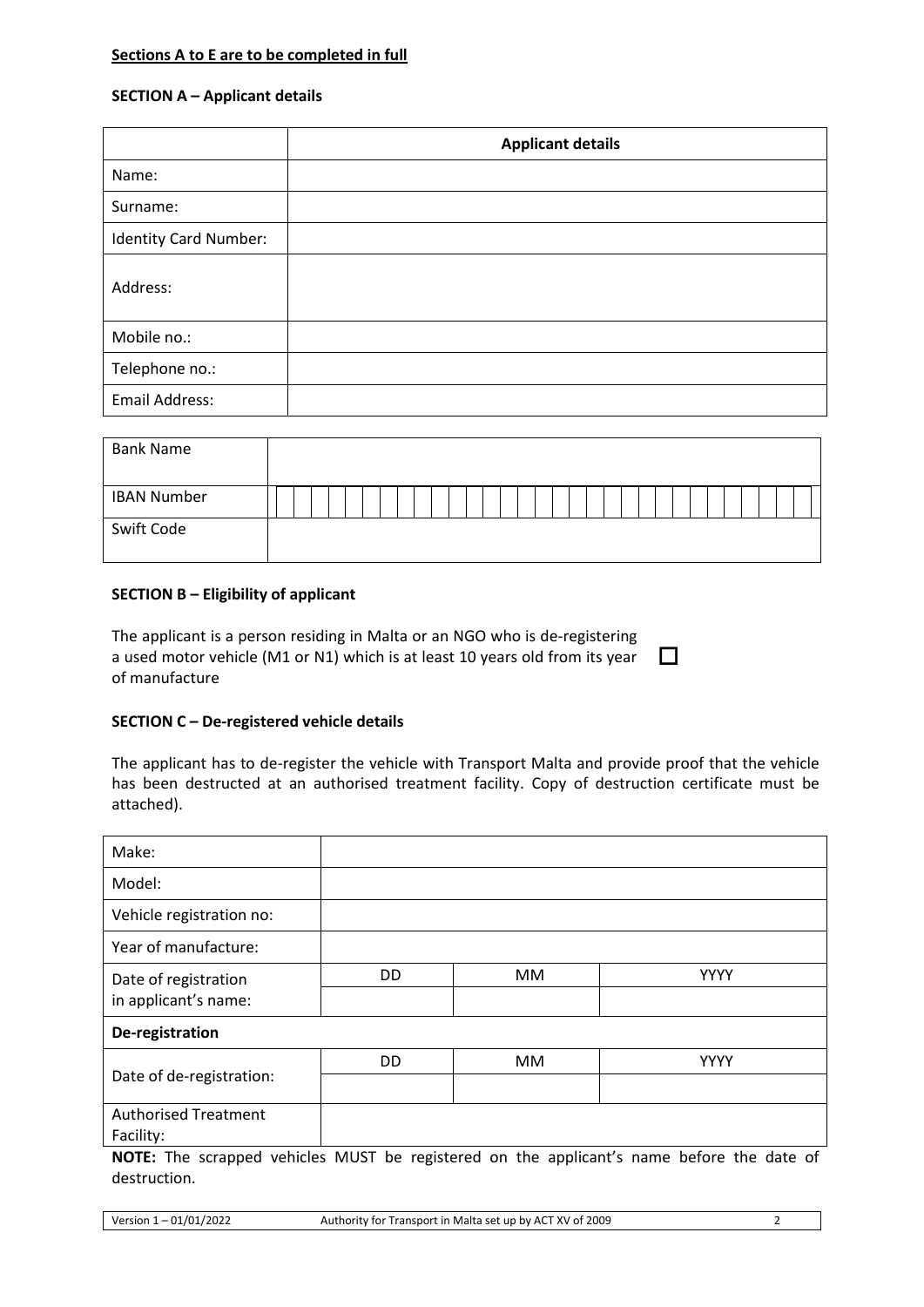# **SECTION D – New vehicle details**

The vehicle purchased by the applicant shall be a new vehicle, i.e. an M1 vehicle which has never been registered in any country and that vehicle shall be registered with Transport Malta in the applicant's name.

| Date of purchase:                          |                                                                                                                                                                                                                                   |                            |
|--------------------------------------------|-----------------------------------------------------------------------------------------------------------------------------------------------------------------------------------------------------------------------------------|----------------------------|
| Make:                                      |                                                                                                                                                                                                                                   |                            |
| Model:                                     |                                                                                                                                                                                                                                   |                            |
| Euro Standard                              |                                                                                                                                                                                                                                   |                            |
| $CO2$ emissions                            | NEDC $CO2$ (up to 130g/km)                                                                                                                                                                                                        | WLTP $CO2$ (up to 170g/km) |
| Length (up to and<br>including<br>4460mm): |                                                                                                                                                                                                                                   |                            |
| <b>Vehicle Chassis</b><br>no.:             |                                                                                                                                                                                                                                   |                            |
| Vehicle<br>registration no:                |                                                                                                                                                                                                                                   |                            |
|                                            | €900 or the equivalent to the amount of<br>a)<br>registration tax paid up to a maximum of<br>€1,500 will be given to persons registering a<br>new Category M1 vehicle with NEDC CO <sub>2</sub><br>emission levels up to 100g/km; |                            |
|                                            | b)<br>€800 will be given to persons registering a<br>new Category M1 vehicle with NEDC CO2<br>emission levels between 101 and 130g/km;                                                                                            |                            |
| Grant                                      | €2,000 will be given to persons registering a<br>c)<br>new Category M1 Hybrid Vehicle with NEDC<br>CO <sub>2</sub> emissions deducted by 30% between 40-<br>65 g/km.                                                              |                            |
| entitlement:                               | €800 or the equivalent to the amount of<br>d)<br>registration tax paid up to a maximum of<br>€1,500 will be given to persons registering a<br>new Category M1 vehicle with WLTP CO <sub>2</sub><br>emission levels up to 130g/km; |                            |
|                                            | €800 will be given to persons registering a<br>e)<br>new Category M1 vehicle with WLTP CO <sub>2</sub><br>emission levels between 131 and 170g/km;                                                                                |                            |
|                                            | €2,000 will be given to persons registering a<br>f)<br>new Category M1 Hybrid Vehicle with WLTP<br>CO <sub>2</sub> emissions deducted by 30% between 40-<br>80 g/km                                                               |                            |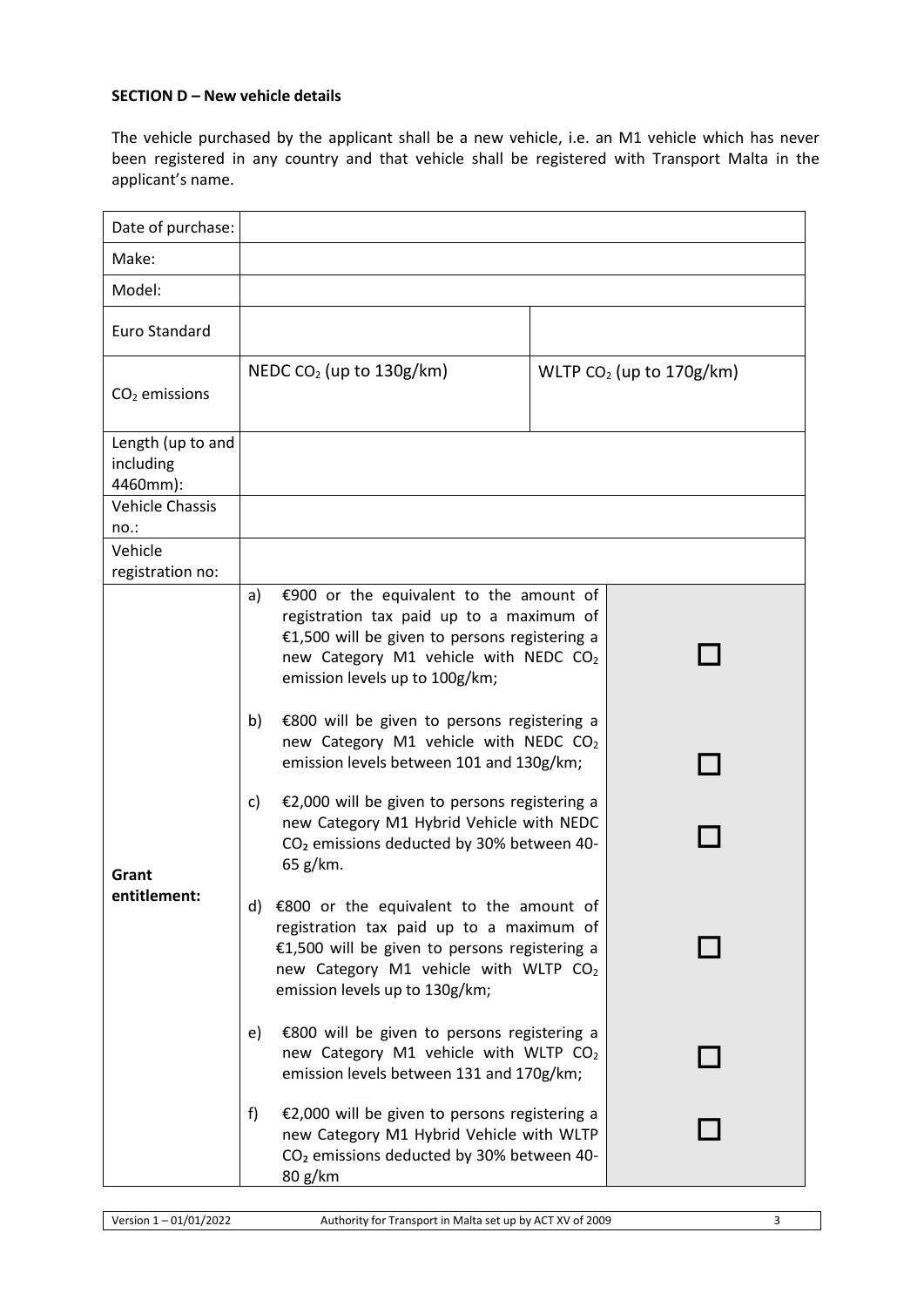## **SECTION E – Declaration**

*Where a fraudulent claim arises, the Ministry for Transport, Infrastructure and Capital Projects may institute criminal proceedings against those responsible. In the event of an incorrect payment of a claim, the Ministry for Transport, Infrastructure and Capital Projects reserves the right to recover funds paid in error.*

## **Applicant**

I declare that I have bought a new vehicle, the details of which appear under Section D hereof, I understand and accept that if I transfer the vehicle to a third party before the expiry of a thirty-six month period from the date of first registration I shall refund the grant in whole to the Authority.

I hereby declare that the vehicle, the details of which appear under Section D hereof is registered on my behalf obo the NGO I represent.

I understand that giving false or misleading information in connection with this application is a serious offence and may result in a requirement to repay the whole grant.

| Full Name (in capital letters): |     |    |             |  |
|---------------------------------|-----|----|-------------|--|
| ID Card number:                 |     |    |             |  |
| Signature:                      |     |    |             |  |
|                                 | DD. | MM | <b>YYYY</b> |  |
| Date:                           |     |    |             |  |

### **Supporting Documents required:**

- The destruction certificate issued from an authorised treatment facility
- NGO's must submit the STATE AID (VEH71) form plus a certified true copy of certificate issued by the Malta Council for Voluntary Service

## **Duration of the scheme**

This scheme shall remain into force until the 31<sup>st</sup> December 2022 or until the exhaustion of budgeted funds unless modified or terminated beforehand by a Notice in the Government Gazette. Notwithstanding Government may terminate or extend the scheme at any time by giving prior notice. The scheme may be renewed as deemed necessary by the Minister by a Notice in the government Gazette